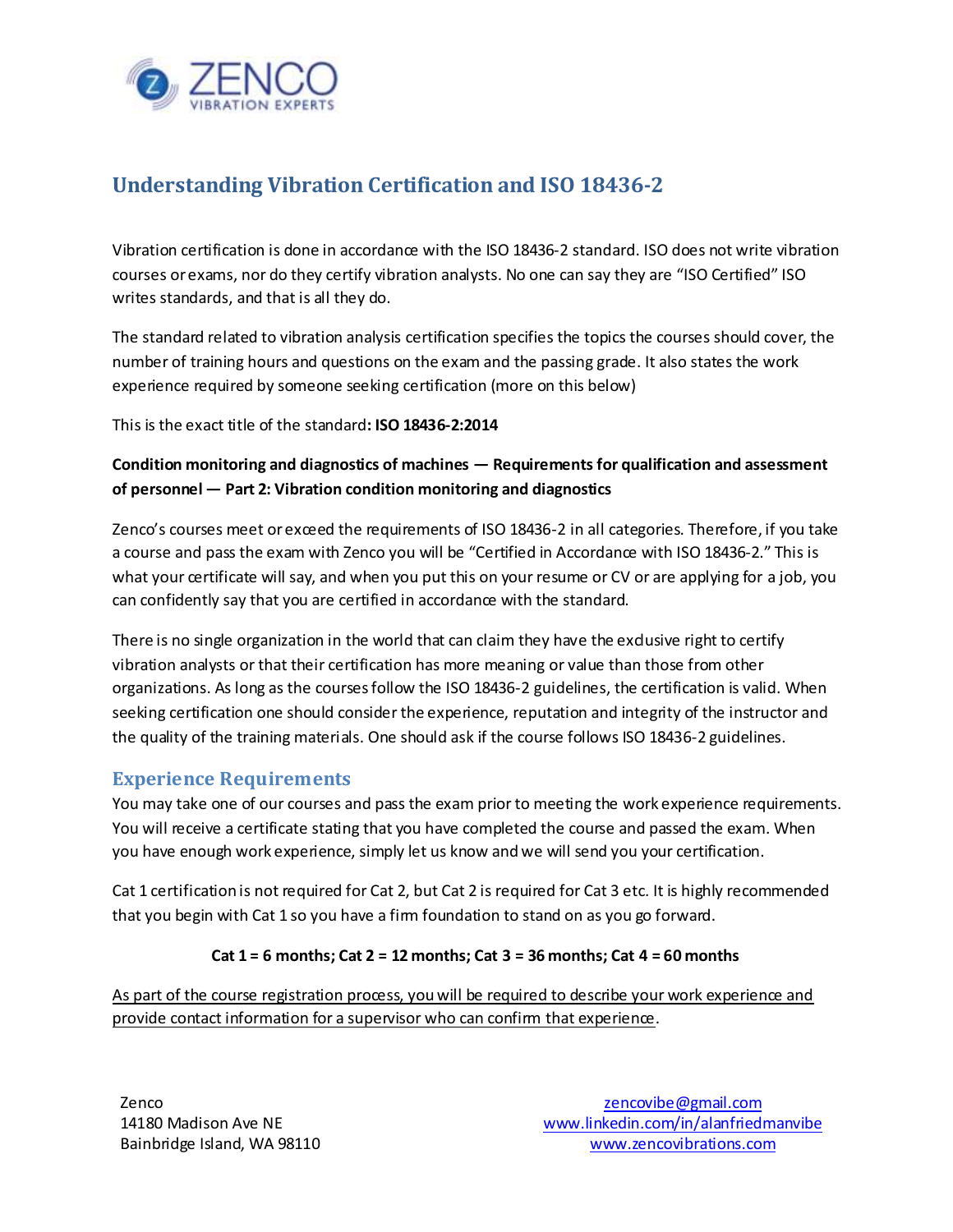

### **Exams**

The exams are created from a randomized database of questions in each category. Exam questions are reviewed for accuracy, wording etc and updated and improved as needed. Exams are multiple-choice with options: a, b, c, d. Exams are closed book but formula sheets and charts are provided as needed. The chart below comes from the ISO 18436-2 standard.

| Category | Number of questions | <b>Examination duration</b> | Pass grade |
|----------|---------------------|-----------------------------|------------|
|          |                     |                             |            |
|          | 100                 |                             |            |
| Ш        | 100                 |                             |            |
|          | 60                  |                             |            |

Students who pass the exam and have the required experience will receive a certification valid for 5 years. We will contact you when your 5 years are almost up. If you are still working in the field, we will renew your certification for an additional 5 years (there might be a small service charge associated with this.) If we cannot contact you and your certification lapses, or you are no longer working in the field but wish to get recertified, you will need to re take the exam. There are no yearly fees or dues required to maintain your certification.

If you pass the exam but do not yet have the work experience, we will issue you a certificate stating that you have completed the course and passed the exam. When you have the required work experience, just let us know and we will send you your certification.

Students who fail the exam must wait a minimum of 30 days before retaking it. They must prove that they are engaged in studying for the exam. You might be eligible to re sit all or parts of the course for a nominal charge. You may attempt the exam a maximum of 3 times in one calendar year. There are a variety of ways to re take the exams. There will be fees associated with re-sits.

All efforts are made to ensure exam integrity and confidentiality.

# **Descriptions of Cat I -III from the ISO Standard**

Please note, we have 30 years of experience teaching vibration analysis courses and our goal is to make sure you are successful in your job. What follows in this section are the descriptions of what certified analysts should be capable of doing according to ISO 18436-2. Our courses meet these requirements; however our goal is to also teach the practical skills and knowledge you will need to be successful in your day to day work. In this way, our courses exceed the requirements of the standard. In other words, we meet the standard and we also teach you the practical things that we believe you need to know.

Zenco 14180 Madison Ave NE Bainbridge Island, WA 98110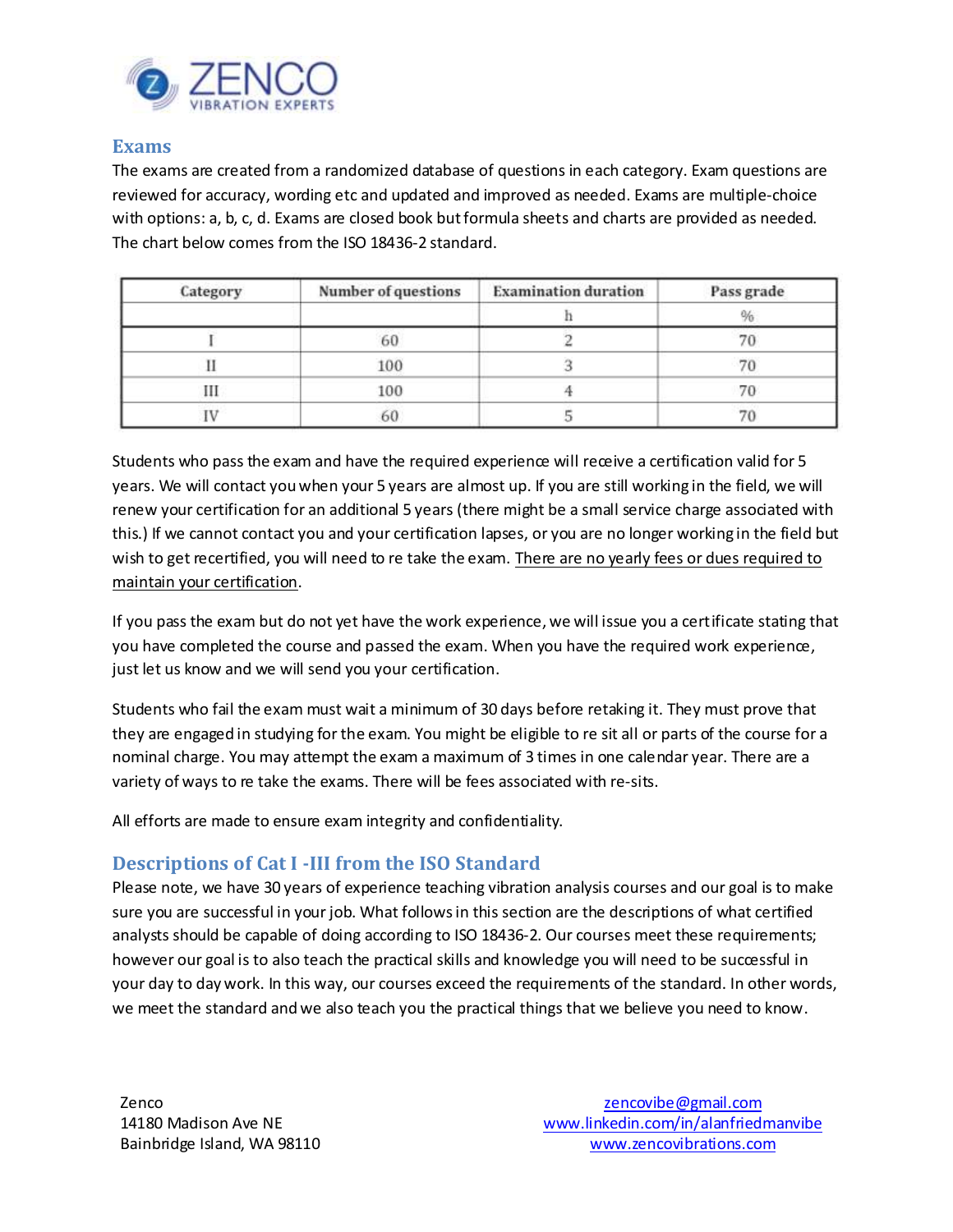

#### **Category I**

Personnel dassified to category I are able to perform a range of pre-defined, generally simple single channel, machinery vibration condition monitoring activities in accordance with established procedures.

All activities shall be performed under direction.

Personnel dassified to category I shall at least:

- a) know of the basic principles of vibration and recognize the different units of measurement;
- b) be able to collect reliable data ensuring appropriate standards of repeatability;
- c) be able to identify errors in collected data;
- d) be able to retrieve pre-defined measurement settings for use with VA equipment and transfer data from an analysis system to a computer-based system;
- e) be able to compare overall or single-value vibration measurements against pre-established alert settings;
- f) be able to identify deviations from the norm for single-value vibration values and trends;
- g) report on visual observations of equipment condition.

They shall not be responsible for:

- a) the choice of sensor, test method or technique or for any analysis or diagnosis to be conducted;
- b) the assessment of test results, other than identifying conditions against pre-established criteria,
- c) such as acceptance, alert, alarm, shutdown, etc.

#### **Category II**

Personnel dassified to category II are able to perform industrial machinery vibration measurements and basic VA using single-channel measurements, with or without phase trigger signals, according to established and recognized procedures. They require all the knowledge, experience and skills expected of category I, and in addition they shall at least:

- a) be able to define the measurement activities to be undertaken by a category I individual in the course of routine data collection;
- b) be aware of and capable of using the basic principles of signal analysis and, as such, can define acquisition and analysis settings to collect data appropriate to the machine(s) monitored;
- c) be able to perform basic (single-channel) impact tests to determine natural frequencies;
- d) be able to interpret and evaluate test results from routine analysis and acceptance tests in accordance with specifications and standards;
- e) be able to diagnose common fault indications and recommend basic corrective actions commensurate with their area of machinery experience including carrying out single-plane balancing of rigid rotors with or without phase;
- f) be able to provide technical guidance to and instruct category I personnel.